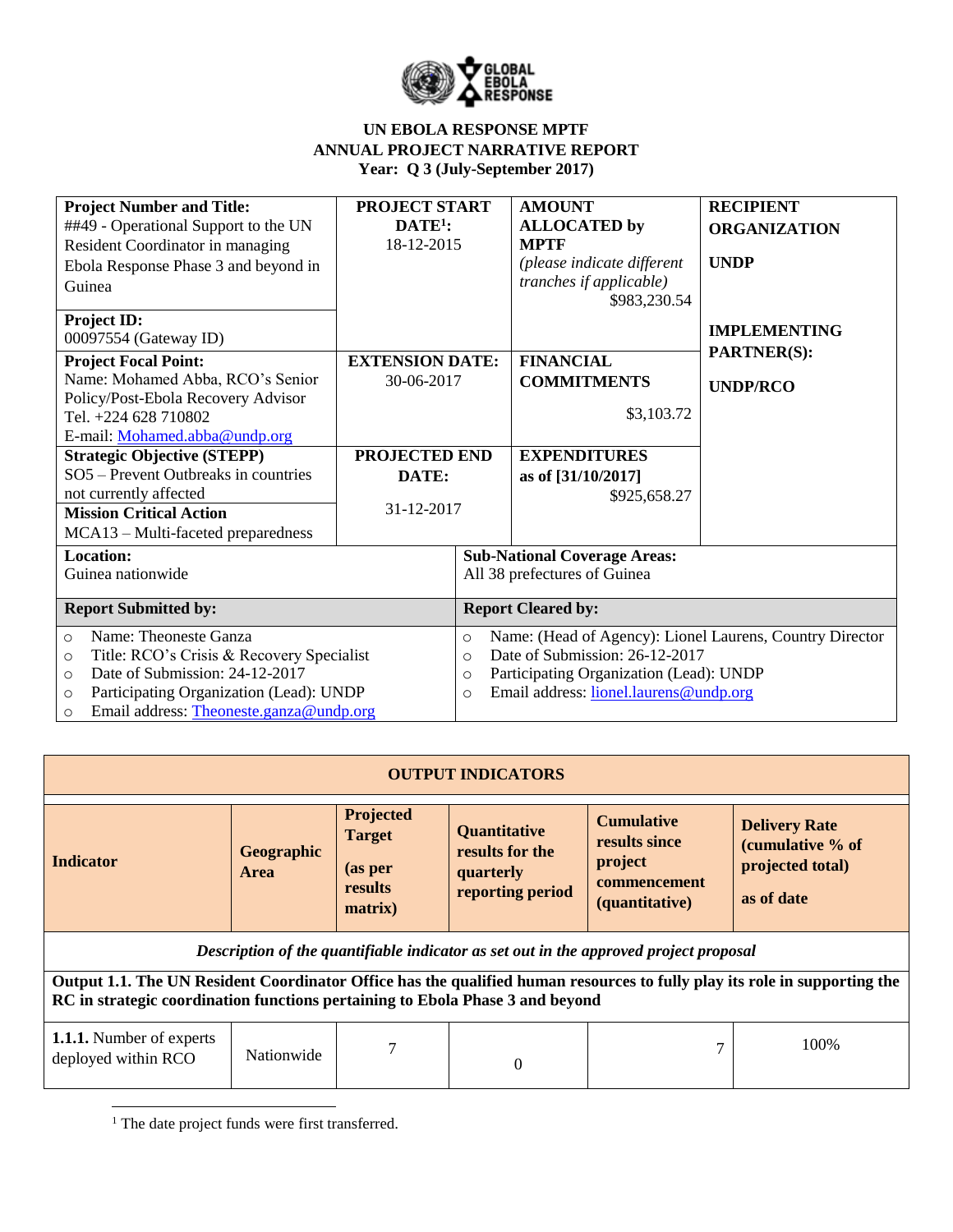

| 1.1.2. Extent to which<br>advisory services of<br>Ebola Support Unit were<br>used to inform high-level<br>policy discussions and<br>strategic decision-making                                                   | Nationwide | 100%                | Used fully       | 100%                                             | 100% |  |
|-----------------------------------------------------------------------------------------------------------------------------------------------------------------------------------------------------------------|------------|---------------------|------------------|--------------------------------------------------|------|--|
| Output 2.2. Ebola support unit develops a joint UN Guinea Strategy and action plan in support of the national ebola<br>recovery strategy and priority action plan in line with Delivering as One (DaO) modality |            |                     |                  |                                                  |      |  |
|                                                                                                                                                                                                                 |            |                     |                  |                                                  |      |  |
| 2.2.1. Existence of a joint<br>UN Guinea strategy and<br>action plan                                                                                                                                            | nationwide | $\mathbf{1}$        | $\boldsymbol{0}$ | 1                                                | 100% |  |
| Output 4.1.: Key national actors involved in the humanitarian, natural and sanitary crisis prevention and response are<br>capacitated to effectively respond to crises.                                         |            |                     |                  |                                                  |      |  |
| 4.1.1. Existence of a<br>Post-Ebola Guinea inter-<br>agency contingency plan                                                                                                                                    | Nationwide | $\mathbf{1}$        | 1                | 1                                                | 100% |  |
| 4.1.2. Number or copies<br>of Post-Ebola Guinea UN<br>inter-agency plan printed<br>and distributed                                                                                                              | Nationwide | 40                  | 40               | 50<br>Electronically<br>distributed to<br>actors | 110% |  |
| <b>EFFECT INDICATORS</b> (if available for the reporting period)                                                                                                                                                |            |                     |                  |                                                  |      |  |
| Outcome 1. The UN Resident Coordinator fully exercises strategic coordination functions pertaining to Ebola phase 3<br>and beyond                                                                               |            |                     |                  |                                                  |      |  |
| 1.1. Extent to which the<br><b>ECM</b> functions are<br>transferred to RC                                                                                                                                       | Nationwide | 100%                | 100%             | 100%                                             | 100% |  |
| 1.2. Number of high<br>strategic coordination<br>meetings convened by<br>RC                                                                                                                                     | Nationwide | 1 per month<br>(21) | 3                | 21                                               | 100% |  |
| Outcome 4. A coordination mechanism for humanitarian, natural and sanitary crisis prevention and response is<br>operational                                                                                     |            |                     |                  |                                                  |      |  |
| 4.2. Number of meetings<br>held on the<br>humanitarian/crisis/disast                                                                                                                                            | Nationwide | (18)                | 12               | 18                                               | 100% |  |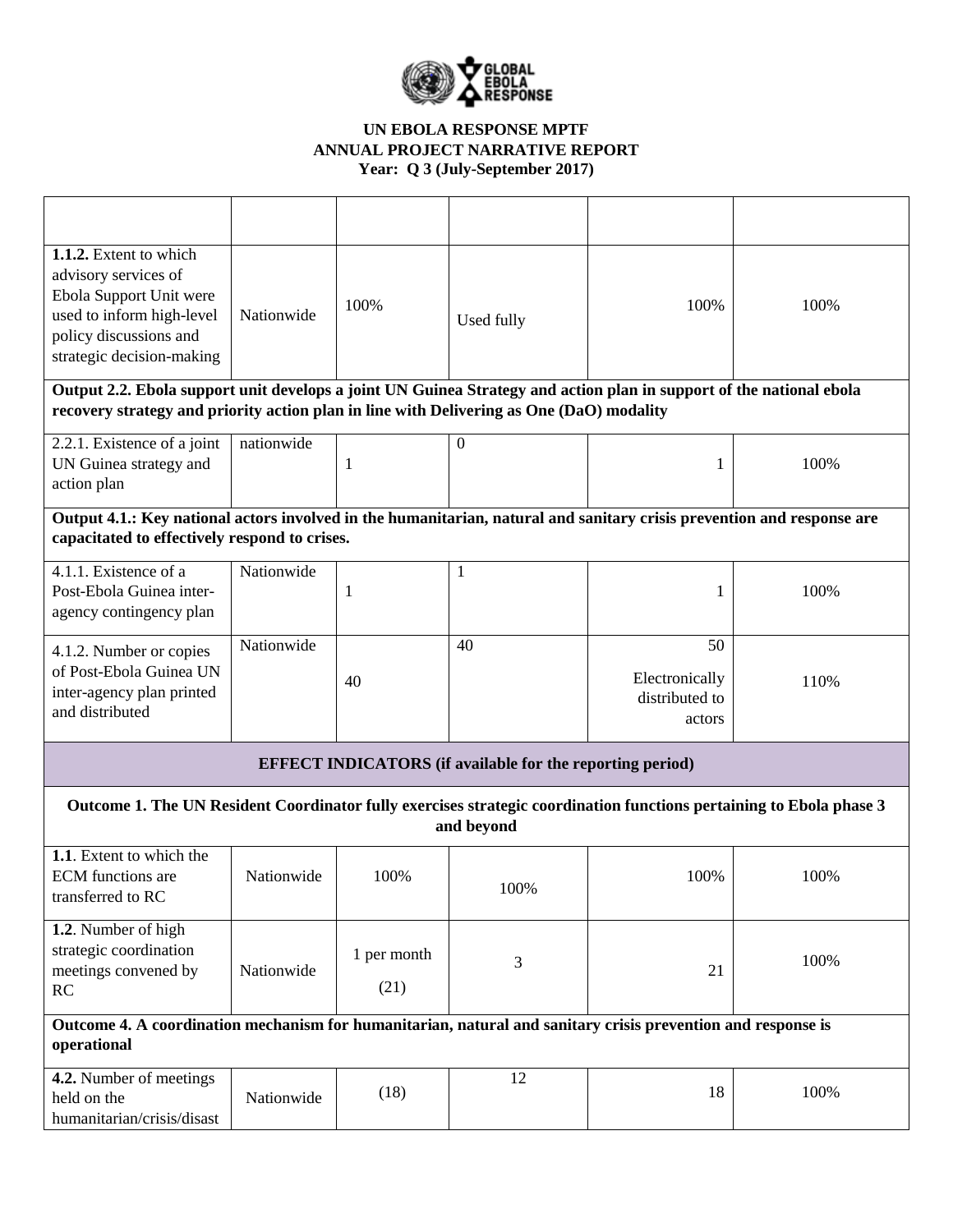

| er management and       |  |  |  |
|-------------------------|--|--|--|
| prevention coordination |  |  |  |
| tramework               |  |  |  |
|                         |  |  |  |

#### **PROGRAMME REPORT FORMAT**

## **EXECUTIVE SUMMARY**

In ½ to 1 page, summarise the key achievements of programme in terms of outcomes and outputs. Please, list the main activities implemented for the project, and describe the progress made during the current reporting period. Explain how the outcome(s) indicated in the Matrix have contributed to the project objective(s) through the Mission Critical Action (MCA) for the Response and the Recovery Strategic Objective (RSO) for Recovery

### **NARRATIVE**

**Situation Update** (*please describe critical changes, if any, in the situation that affect the project (1-2 paragraphs*))

As a reminder, this project was implemented with the goal to provide the RC Office with additional required capacities which were needed in order to help the country achieve and stay at 0 case of EVD infections. It also had in its objectives to assist with the humanitarian coordination of the post-Ebola phase by mainly ensuring the country's readiness to respond to future health outbreaks and other emergency situations.

Now that the country has successfully managed to stop Ebola infections and currently dealing with the post-crisis recovery and community resilience, the top priority for the project is to assist the reinforcement of the country's preparedness capacity for future emergencies. Thanks to this project, the RC Office pursued its role to provide the needed technical guidance and advisory services to national institutions in the formulation and/or updates of mechanism and tools including but not limited to the national resilience and disaster risk reduction programme, the national DRR plan, and the national multi-risk contingency plan.

**Key Achievements** (*please use this section to highlight your key achievements for the month, using bullet points if preferred)*

For this particular reporting period, the project focused on assisting the national institutions in the strengthening of their humanitarian coordination capacity. The statutory meetings for the Inter-Agency Standing Committee (CoPIA in French) were regularly convened and co-chaired by the UN RCO. Three technical meetings took place during this quarter. Also, that Inter-agency standing committee "CoPIA" played a big role in the successful management of the incident that involved the collapse of a public landfill in the suburbs of Daresalaam in Conakry on August 22<sup>nd</sup>, 2017. The accident claimed 9 lives while 146 more people were directly or indirectly affected. The CoPIA coordinated several meetings aimed to collect donations and emergency assistance to those affected.

Currently, the RCO is providing technical assistance to the Government to update the National Contingency Plan. The final draft has been submitted to the Government for validation. This update is supposed to be done at least yearly or on as